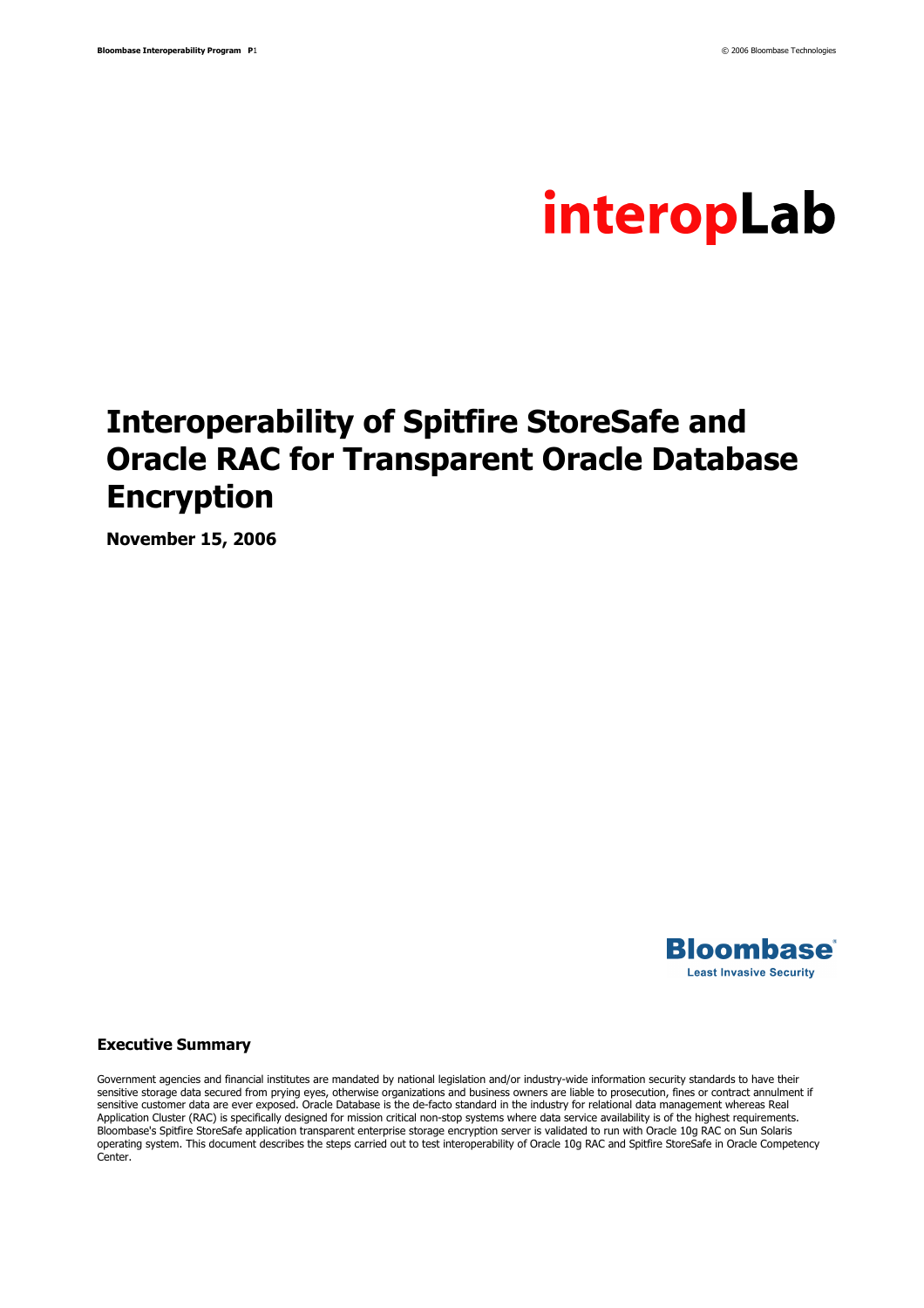Information in this document, including URL and other Internet Web site references, is subject to change without notice. Unless otherwise noted, the example companies,<br>organizations, products, people and events depicted he

Bloombase Technologies may have patents, patent applications, trademarks, copyrights, or other intellectual property rights covering subject matter in this document. Except as<br>expressly provided in any written license agre copyrights, or other intellectual property.

This document is the property of Bloombase Technologies. No exploitation or transfer of any information contained herein is permitted in the absence of an agreement with Bloombase Technologies, and neither the document nor any such information may be released without the written consent of Bloombase Technologies.

© 2005 Bloombase Technologies

Bloombase, Bloombase Technologies, Spitfire, StoreSafe are either registered trademarks or trademarks of Bloombase Technologies in the United States and/or other countries.

The names of actual companies and products mentioned herein may be the trademarks of their respective owners.

Document No.

This interoperability test is sponsored by Oracle Corporation and took place at Shenzhen Software Park Oracle Compentency Center (SSPOCC)<br>http://www.oracle.com/cdc/cspocc/index.html  $http://$ 

For more information on this interoperability test, please contact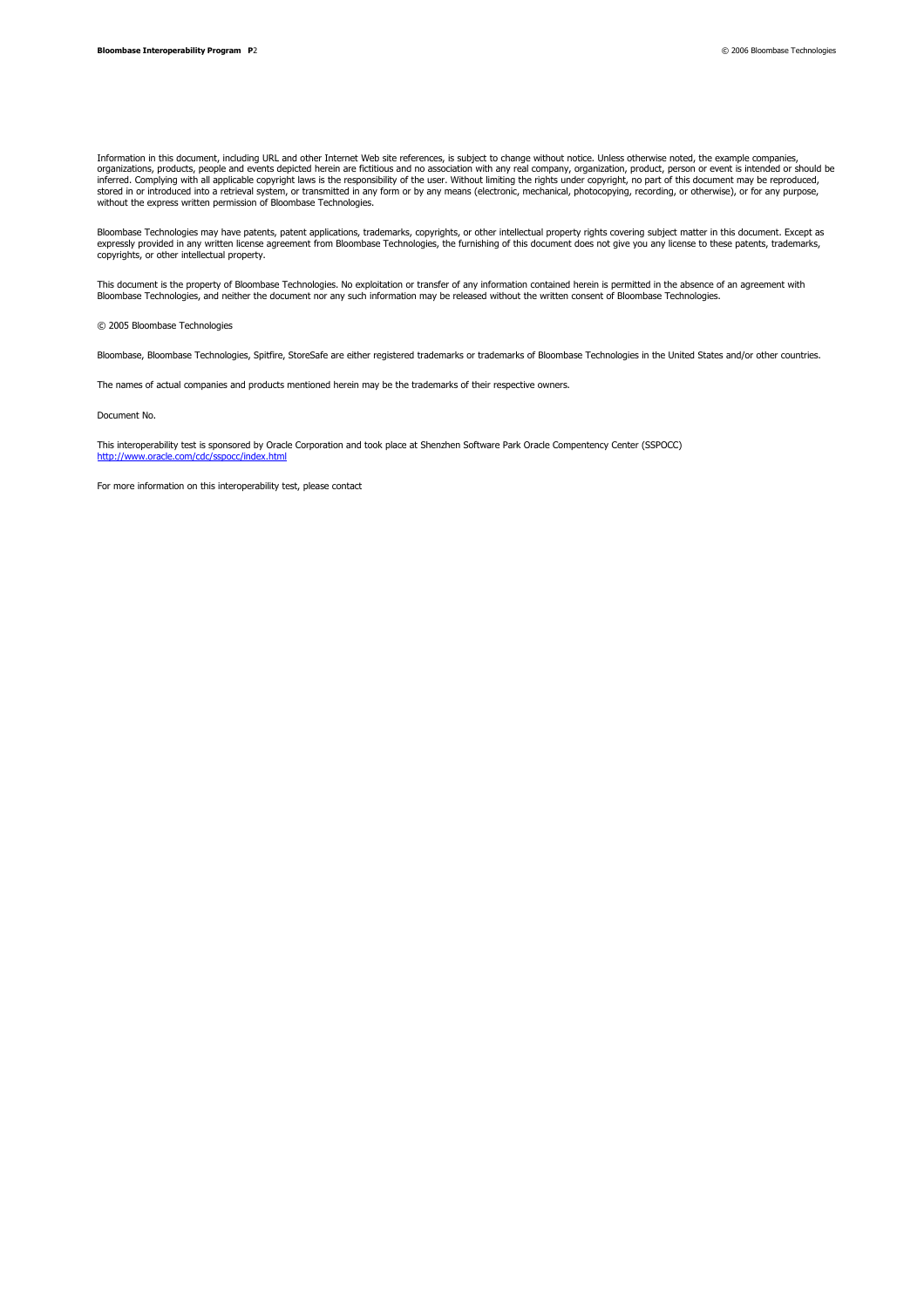# **Table of Contents**

| <b>Table of Contents</b>             | 3  |
|--------------------------------------|----|
| <b>Purpose and Scope</b>             | 5  |
| <b>Assumptions</b>                   | 6  |
| <b>Infrastructure</b>                | 7  |
|                                      |    |
|                                      |    |
|                                      |    |
|                                      |    |
| <b>Configuration Overview</b>        | 10 |
|                                      |    |
|                                      |    |
|                                      |    |
|                                      |    |
|                                      | 12 |
| <b>More About Spitfire StoreSafe</b> |    |
|                                      |    |
|                                      |    |
|                                      |    |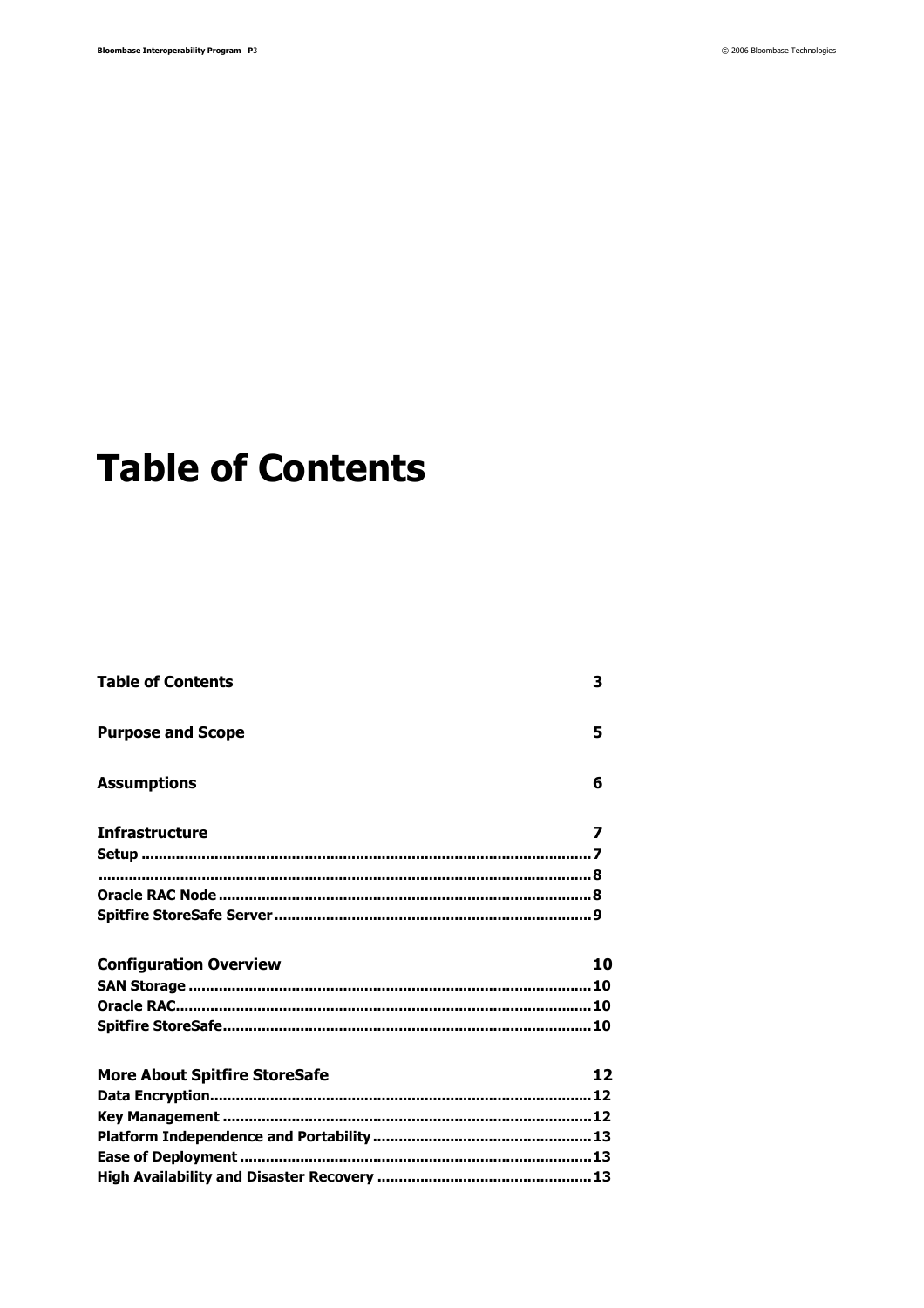#### **Validation Tests**

| חכ |
|----|

#### **Conclusion**

 $21$ 

 $17$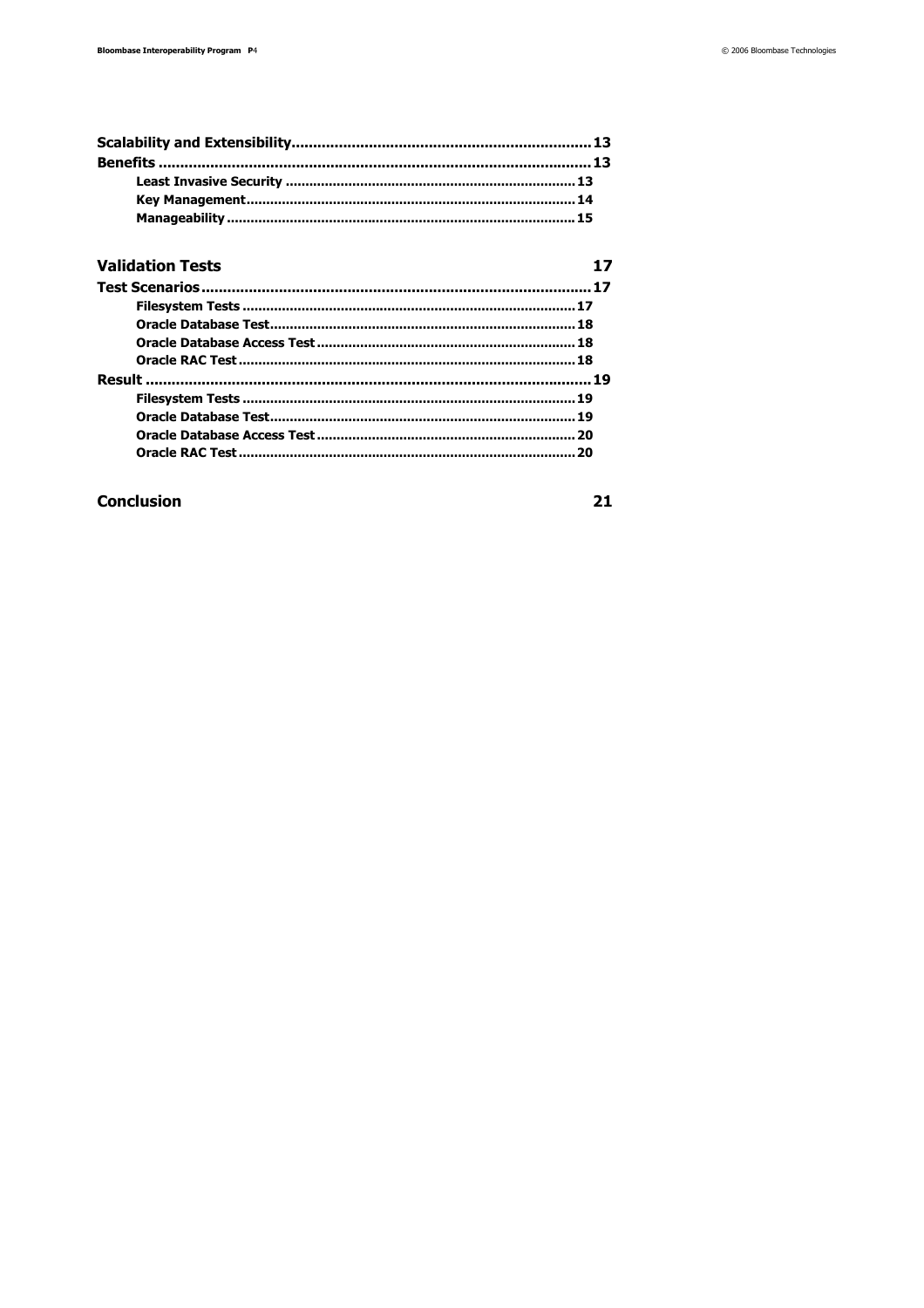# **Purpose and Scope**

Digital assets including financial reports, legal documents, private human resources information, confidential contracts and sensitive user data are invaluable properties of a corporation. A business cannot risk losing these information, both confidentiality and non-repudiation. Nevertheless, the Internet has becoming more pervasive, security attacks have grown. News and reports have revealed millions of dollars of loss in various enterprises and organizations due to security breaches.

Data protection at the persistence layer used to be an uncommon subject in information technology industry. Persistence data, in the old days, are assumed safely kept and stored in highly secure data centers with effective physical access control and close surveillance. However, trends in the industry in backup, archive and high availability with an aim to safeguard data from the worst attack and be responsive to rescues, keeping the enterprise core system running non-stop, have opened up chances confidential data get disclosed and tampered by unauthorized parties.

Numerous security compliance and standards including Sarbanes Oxley, Gramm-Leach-Bliley Act and Personal Data Privacy Ordinance have raised enterprises' awareness of securing their core business and customer data. However, persistence data protection is technically a difficult subject. One has to prepare for additional system complexity, loss of performance, at the same time, maintaining the same level of stability and scalability, and most important of all, be highly secure, hacker-proof rather than exposing more security loopholes.

Core business data of an enterprise constitutes a major segment of assets that a corporation possesses. Customer data, marketing strategies, intellectual properties in form of source codes and business logic, sales history and prediction figures, and other decision support numerical analysis as result of datamining may often bury forward looking intelligence that in some sense have very high future value when put into good use.

This document describes the steps necessary to integrate Spitfire StoreSafe enterprise storage security server with Oracle 10g RAC to secure sensitive corporate business data in a storage. Specifically, we cover the following topics:

- Configuration of Oracle RAC
- Installation and configuration Spitfire StoreSafe server
- Filesystem and Oracle interoperability testing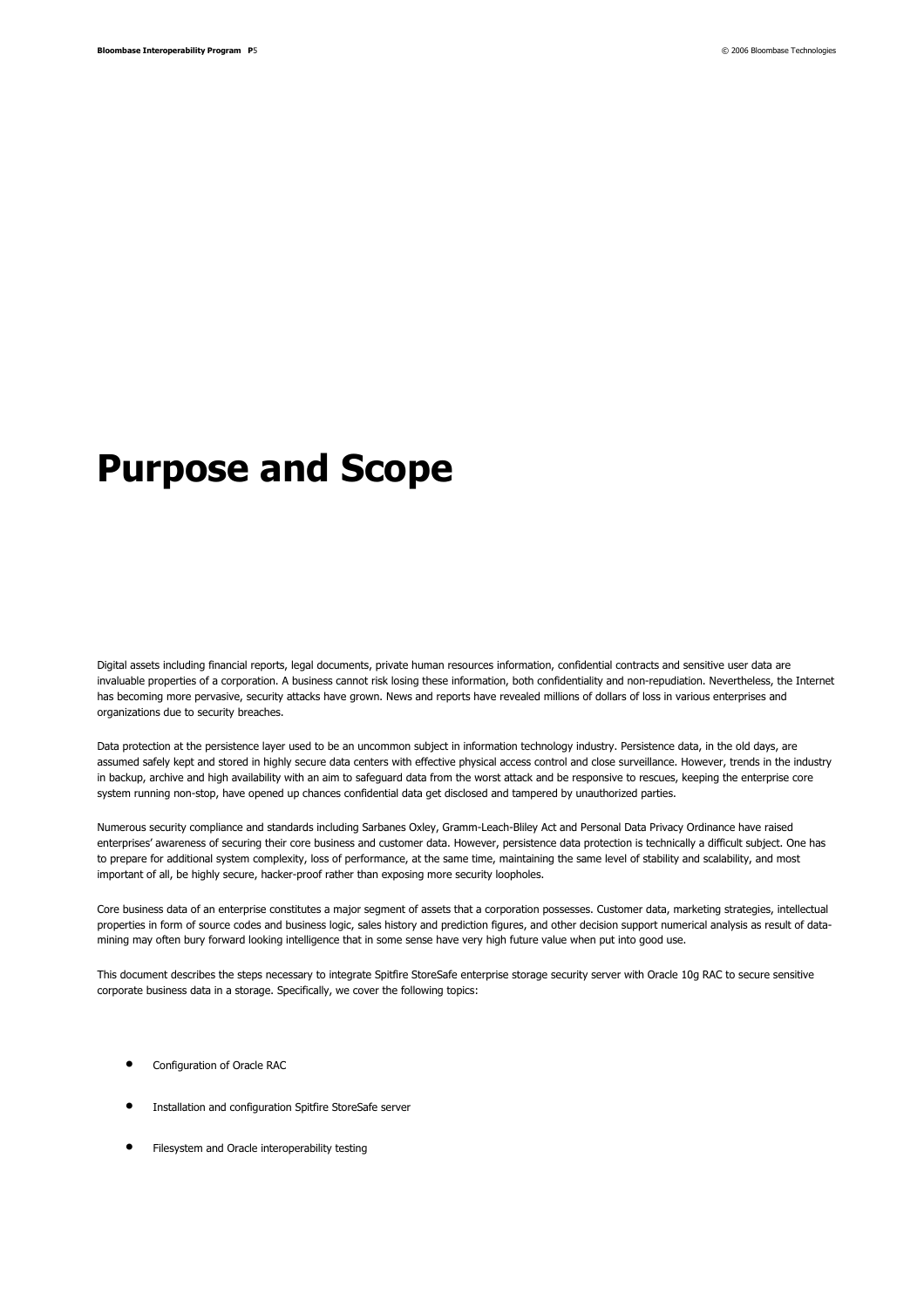# **Assumptions**

This document describes interoperability testing of Spitfire StoreSafe server with Oracle RAC . Therefore, it is assumed that you are familiar with operation of Oracle, storage systems and Solaris operating system. It is also assumed that you posssess basic UNIX administration skills. The examples provided may require modifications before they are run under your version of UNIX.

You are recommended to refer to installation and configuration guides of Oracle RAC for the platform you are going to test on. We assume you have basic knowledge of storage networking and information cryptography. For specific technical product information of Spitfire StoreSafe, please refer to our website at http://www.bloombase.com or Bloombase SupPortal http://supportal.bloombase.com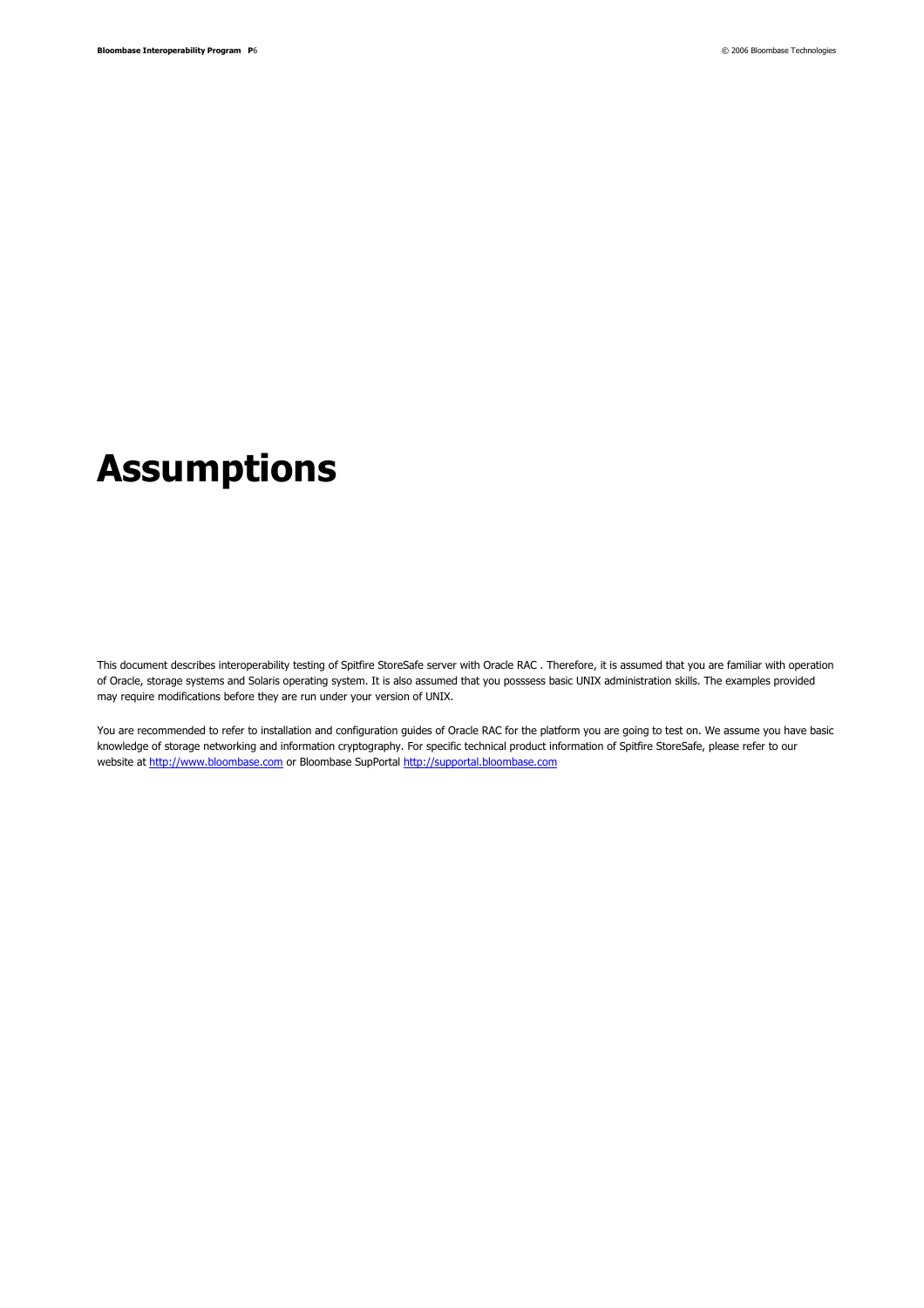# **Infrastructure**

## **Setup**

The validation testing environment is setup as in below figure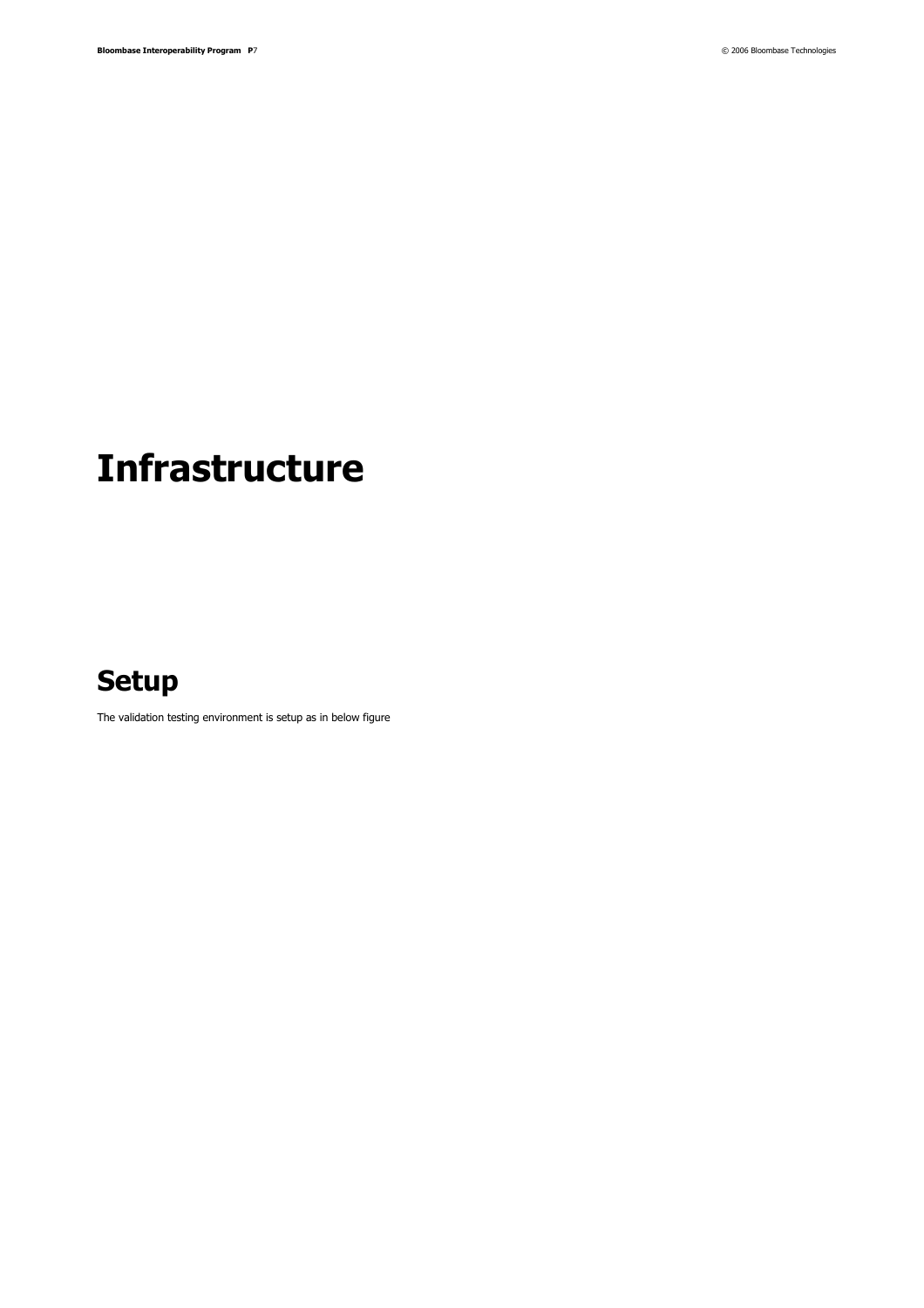

- Spitfire StoreSafe for Solaris software is installed onto each node of the Oracle RAC cluster
- Virtual storage is created and configured on Spitfire StoreSafe to physically access shared storage in SAN
- Say for instance confidential data are required to be persisted at /rac\_ts/oradata/hamvx, an encrypted virtual storage is created at Spitfire StoreSafe's management console at /rac\_ts/oradata/hamvx\_safe as a storage gateway to /rac\_ts/oradata/hamvx
- Confidential Oracle data, redo, archive log files read/write via encrypted virtual storage triggers Spitfire StoreSafe to encrypt and decrypt storage data realtime on-the-fly according to the cryptographic configurations preset in Spitfire StoreSafe including cipher algorithms, encryption keys, additional access control and key length, etc
- Confidential data in form of files are encrypted by Spitfire StoreSafe software with a fixed header size of 8KB
- Spitfire StoreSafe software integrates with operating system and applications (Oracle) seamlessly by creating virtual storage on the system allowing application's access transparency
- Spitfire StoreSafe runtime shares the hardware resources (processor, memory, etc) of the database servers, no additional hardware purchase is required
- Upgrade of database hardware automatically scales up Spitfire StoreSafe for greater cryptographic processing throughput requirements

## **Oracle RAC Node**

**Server Sun Microsystems SunFire V40z**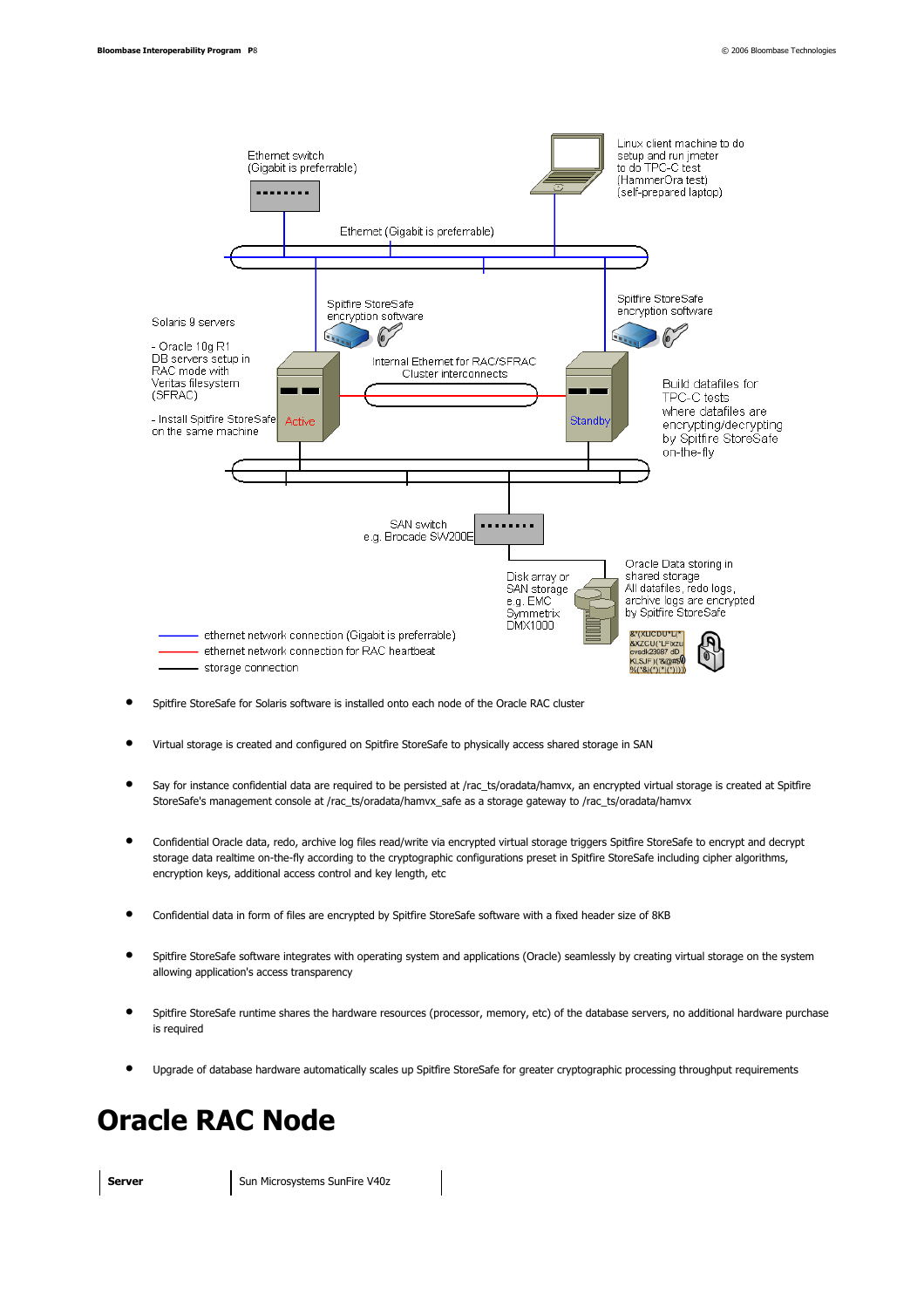| <b>Processors</b>       | 2 x AMD Opteron(tm) Processor 848<br>$2.2$ GHz                                                                                  |
|-------------------------|---------------------------------------------------------------------------------------------------------------------------------|
| Memory                  | 3.5 GB                                                                                                                          |
| <b>Operating System</b> | Oracle Unbreakable Linux (Enterprise<br>Linux Enterprise Linux Server release 4<br>update 4, kernel 2.6.9-<br>42.0.0.0.1.ELsmp) |
| Oracle                  | Oracle 10gR2 RAC                                                                                                                |

# **Spitfire StoreSafe Server**

**Model** Spitfire StoreSafe for Linux version 2.0

**Key Management** Built-in Spitfire KeyCastle key management server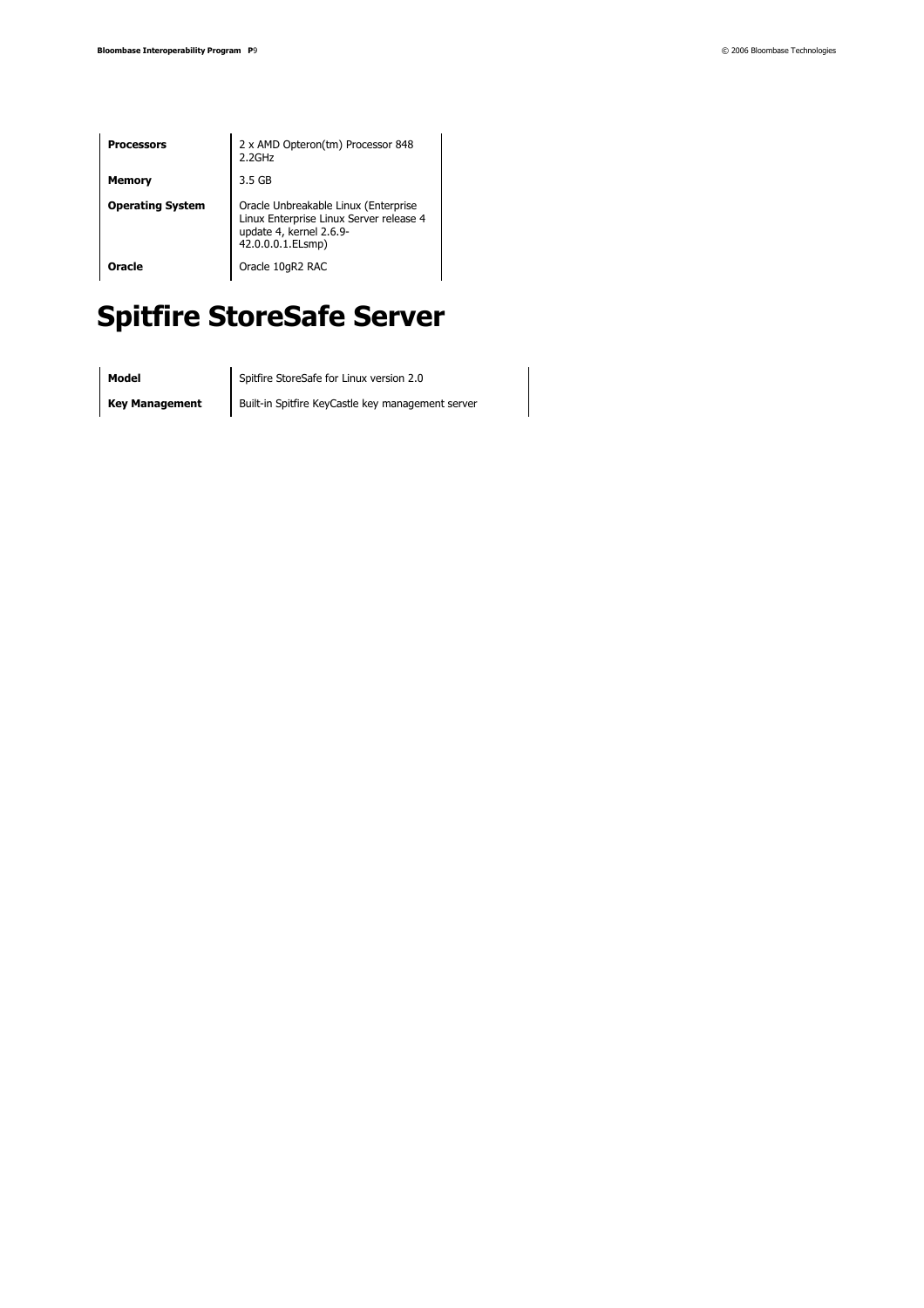# **Configuration Overview**

## **Storage**

A virtual disk is created at StorEdge 3310 with below parameters

**Name** ocfs2 **Capacity** 100 GB **Redundancy RAID5** 

**Oracle RAC** 

Oracle 10g Release 2

## **Spitfire StoreSafe**

Spitfire StoreSafe supports both file-based and block-based on-the-fly storage encryption. In this interoperability test exercise, file-based encryption mode is validated against Oracle 10g RAC. Spitfire StoreSafe file and block-based virtual storage and physical storage settings are configured as followings.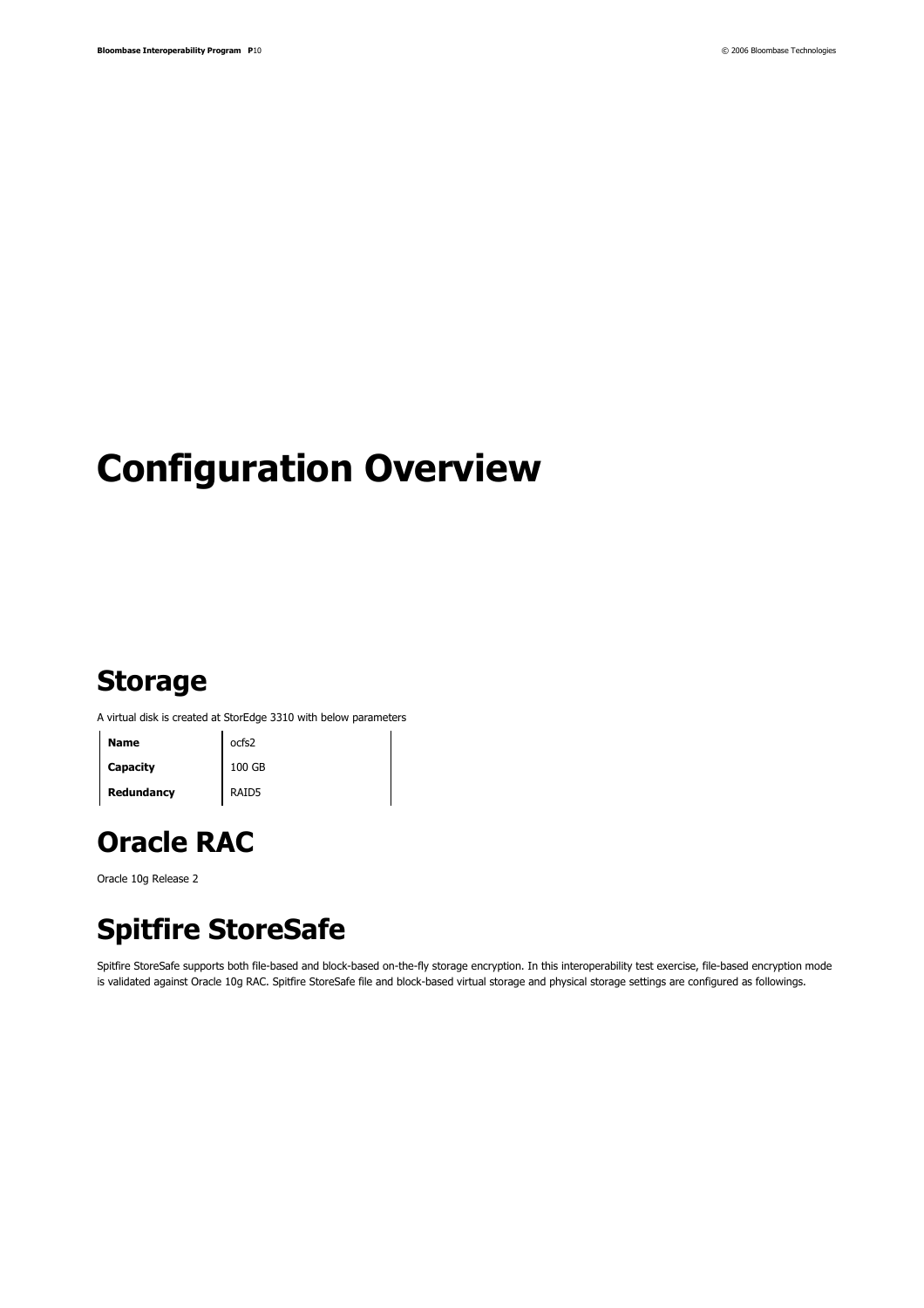| <b>Bloombase</b> Spitfire StoreSafe Security Server |                        |               |                                |        |      |                      |        |        |                 |          |              |                             |
|-----------------------------------------------------|------------------------|---------------|--------------------------------|--------|------|----------------------|--------|--------|-----------------|----------|--------------|-----------------------------|
|                                                     |                        |               | <b>A</b> Main                  | Logout |      | Support              |        | about  | Ø               | Help     |              |                             |
| Greeting                                            |                        |               | <b>Find Virtual Storage</b>    |        |      |                      |        |        |                 |          |              |                             |
| Liser: admin.<br>Datetime: 2006-12-07<br>14:38      |                        |               | <b>Find Virtual Storage</b>    |        |      |                      |        |        |                 |          |              |                             |
| <b>Menu Bar</b>                                     |                        | Name          |                                |        |      |                      |        | Status |                 |          | $\checkmark$ |                             |
| System                                              | v                      | Mode          |                                |        |      | $\checkmark$         |        |        | Security Scheme |          |              | v                           |
| Operation                                           | v                      |               | Cryptographic Cipher Algorithm |        |      | $\ddot{\phantom{1}}$ |        |        | Key Name        |          |              |                             |
| Administration                                      | v                      | Host IP       |                                |        |      |                      |        |        | User ID         |          |              |                             |
| Key Management                                      | $\checkmark$           | Subnet Mask   |                                |        |      |                      |        |        |                 |          |              |                             |
| Storage                                             | $\wedge$               |               |                                |        |      |                      |        |        |                 |          |              |                             |
| <b>ISCSI Storage</b>                                |                        |               |                                |        |      | Find                 |        | Reset  | Add             |          |              |                             |
| <b>Storage Configuration</b>                        |                        |               |                                |        |      |                      |        |        |                 |          |              | $1-1$ of $1$ $\blacksquare$ |
| <b>Storage Device</b>                               |                        |               | Virtual                        |        |      |                      |        |        |                 | Physical |              |                             |
| Virtual Storage                                     |                        | $\mathcal{L}$ | Storage                        | Status | Mode | Security<br>Scheme   | Active |        | Storage         | Storage  | Type         | Last Update<br>Datetime     |
| Storage User                                        |                        |               | Name                           |        |      |                      |        |        |                 | Type     |              | 2006-12-07                  |
| Language                                            |                        | п.            | storage                        | ☑      | File | Privacy              | ☑      |        | storage         | Local    |              | 13:17                       |
| English v                                           |                        |               |                                |        |      |                      |        |        |                 |          |              | $1-1$ of $1$ $\Box$         |
|                                                     |                        |               |                                |        |      |                      |        |        |                 |          |              |                             |
|                                                     |                        |               |                                |        |      |                      |        |        |                 |          |              |                             |
| Copyright @ 2005                                    | Bloombase Technologies |               |                                |        |      |                      |        |        |                 |          |              |                             |

Physical storage storage is configured in Spitfire StoreSafe for NAS server with storage physically located in SAN storage accessible at path /ocfs2/storage.

Storage physical volume is configured to run on local as shown in below screen capture of Spitfire StoreSafe web-based management console.

| <b>Modify Storage Configuration</b> |                                                   | $\curvearrowright$ |
|-------------------------------------|---------------------------------------------------|--------------------|
| <b>Storage Configuration</b>        |                                                   |                    |
| <b>Modify Storage Configuration</b> |                                                   |                    |
| Name                                | ss_storage                                        |                    |
| Description                         | storage to be secured by file<br>based encryption |                    |
| Physical Storage Type               | Local                                             |                    |
| Storage Path                        | /ocfs2/storage                                    |                    |
| Last Update Datetime                | 2006-12-07 13:16                                  |                    |
|                                     | Submit<br>Delete<br>Close                         |                    |
|                                     |                                                   |                    |

Virtual storage namely ss\_storage is created on Spitfire StoreSafe for NAS storage encryption server to virtualize physical SAN storage ss\_storage as a network share. ss\_storage virtual storage is secured using AES 256-bit cryptographic cipher and is configured to be accessible by authorized hosts only using storage networking protocols including NFS and CIFS.

Plain persistent data are sent from storage host to Spitfire StoreSafe for NAS via NFS and/or CIFS. When Spitfire StoreSafe for NAS intercepts the plain sensitive contents, they are encrypted on-the-fly and committed to iscsi storage.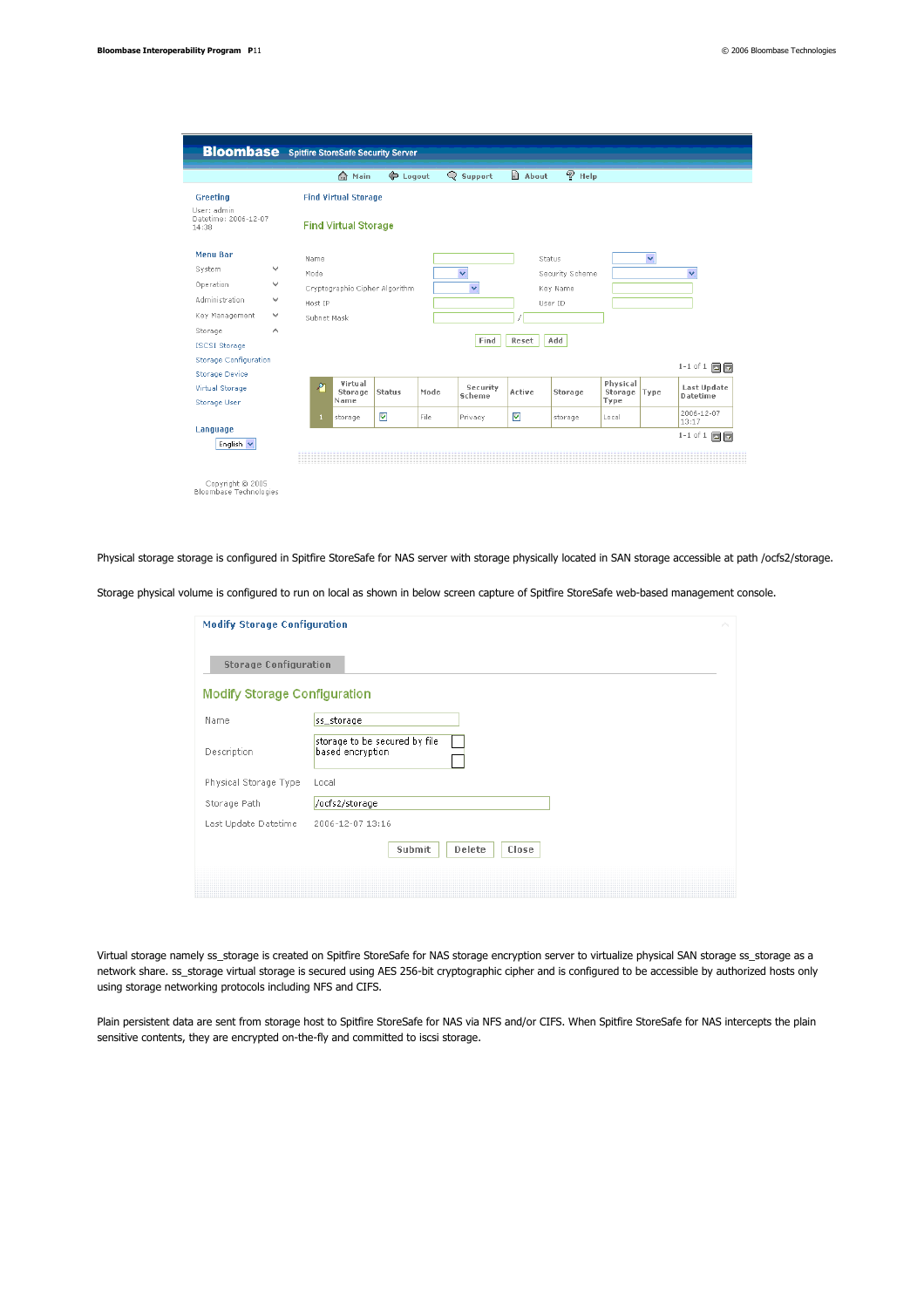# **More About Spitfire StoreSafe**

Confidential and private information stored in database are sensitive information which are required to be secured according to and governed by various personal data privacy regulatory standards

Without protection, confidential personal data and transaction information stored in Immigration's database systems risk the following data vulnerabilities:-

- Electronic theft by administrators and operators at primary/secondary sites
- Hardware theft (storage sub-systems and hard-drive) at primary/secondary sites
- Eavesdropping and digital disclosure of plain sensitive information via the replication path
- Backup archive and backup media theft

## **Data Encryption**

While perimeter and access control measures block outsiders' attacks, researches have revealed there is a growing trend of insiders' attacks and core/unknown intrusions at the data which expose business/customer privacy and in worst cases, might lead to service discontinuity and business shutdown.

To be able to meet various regional, national and industry information security standards, sensitive customer data and confidential monetary information stored in Immigration's primary/resilience storage sub-systems and backup media should be secured by data encryption.

Data cryptography is the process of turning sensitive plain information into scrambled data which appear to be like garbage by use of a secure cryptographic cipher and user encryption key. Confidential data hidden by encryption are difficult, if not impossible, to be revealed without knowledge of the encryption key. The strength of encryption varies per cipher algorithms and key length. According to NIST, sensitive data archives of government agencies and large enterprises are recommended to be secured by AES 256-bit.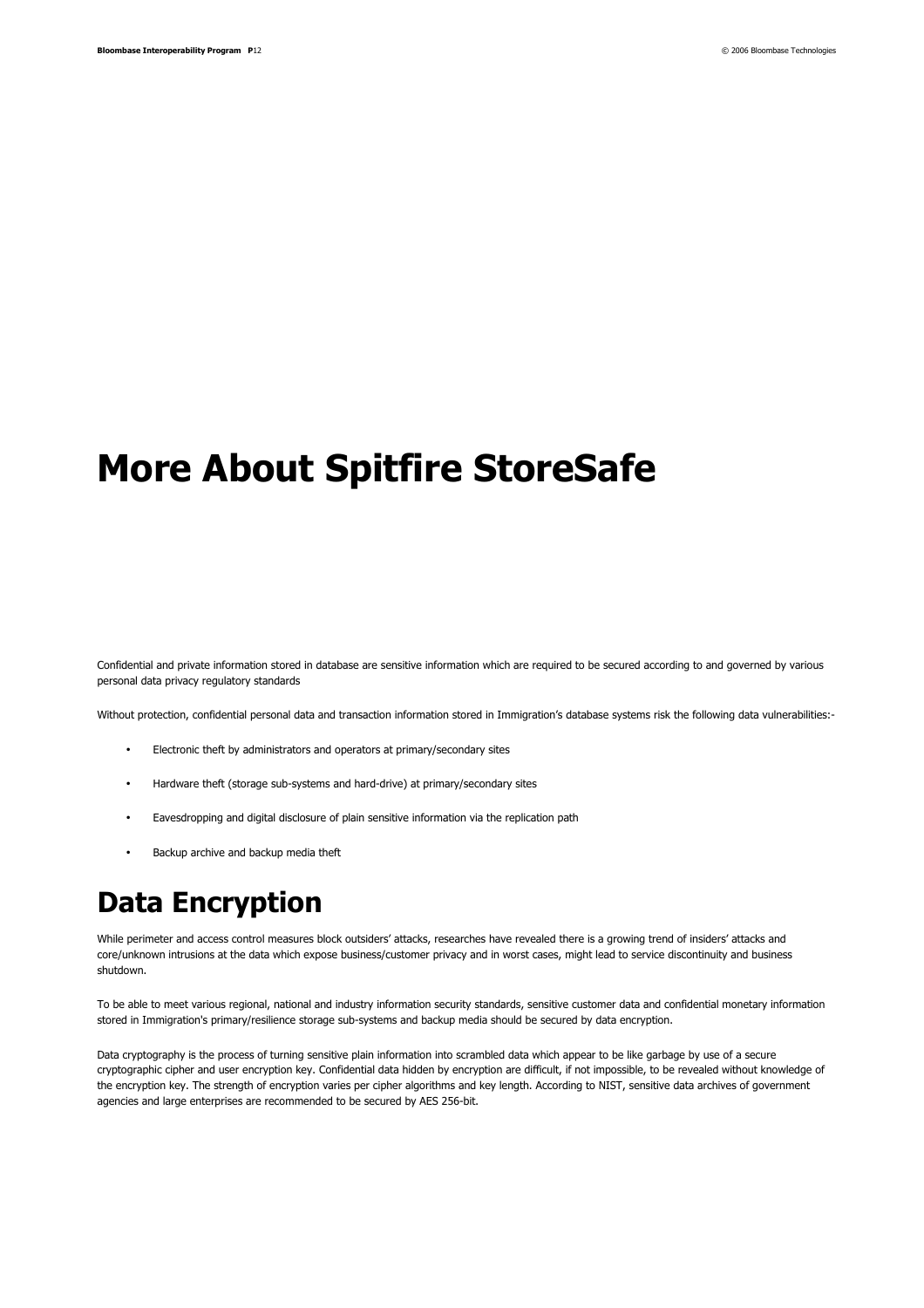## **Key Management**

As in most large enterprises, sensitive corporate information of different natures might be secured by keys owned by two independent entities of a corporation. Confidential data encrypted by one key over a period of time might need to be re-encrypted by a new key for higher level of security concern.

There is no exception to Immigration Department. They require key management tools easily accessible by users with no or elementary training and be operable by least technical staff within an enterprise, such as CSO or security officers of individual user departments.

Strength of encryption is as strongest and at the same time as weakest as the key by which the sensitive information are protected. For maximum security concerns, there should be options to have keys be stored and secured ONLY in hardware security modules including PKCS#11 HSM appliances, tokens or smartcards.

## **Platform Independence and Portability**

A platform independent and scalable data encryption solution built upon mature storage networking communications protocols is what enterprises require, such that the enterprise system and storage encryption infrastructures can be scaled and extended independently with least hindrance to one another.

The encryption solution should support all major OS including Sun Solaris, HPUX, IBM AIX, Microsoft Windows, Linux, MacOS, etc and all enterprise storage sub-systems no matter they are DAS, NAS or SAN. Bloombase partners with the world leading technology leaders including Sun, EMC, Brocade, Oracle, SNIA, IBM, HP, Redhat, SGI, Novell, AMD and Intel to deliver well-tested and well-tuned solutions supporting all platforms at best performance.

Piecemeal encryption utilities such as Windows EFS, Linux loopback and those exclusively for laptop computers should be avoided and only those designed for enterprise storage systems to be considered.

## **Ease of Deployment**

Customers already have their enterprise system in production. Mission critical systems can only allow transparent of deployment of data encryption without affecting current application and storage infrastructure. Initial data migration should be done and verified by command-and-conquer and be able to breakdown the whole migration volume into smaller manageable pieces such that the 24x7 service is not entirely interrupted.

The encryption solution should be composed of independent hardware appliance modules without the need to sharing database servers' resources in resource intensive cryptographic processing which might introduce resource overheads, congestions and possibly degrade platform stability and efficiency.

## **High Availability and Disaster Recovery**

Enterprise information infrastructure is built on high-availability (HA) architecture. By introducing data encryption into the system, one baseline requirement one can never sacrifice is again, service availability. The data encryption solution should be able to fit in the highly available architecture of the system – data replication and server clustering.

The data encryption solution itself should also be HA-ready as well and be able to operate in redundancies to avoid single point of failure in the ensemble data system.

The encryption solution should be designed and operate at the storage device communications layer such that clustering and high availability software and utilities can ride on top of.

## **Scalability and Extensibility**

The encryption solution should be able to cope with the growing volume of data and data throughput by means of hardware options upgrade or clustering.

Encryption technologies advance year-by-year, if not day-by-day. The ability of cryptographic module upgrade is what Immigration Department is looking for such that by investing in a single solution, they possess the storage security platform meeting their growing security requirements.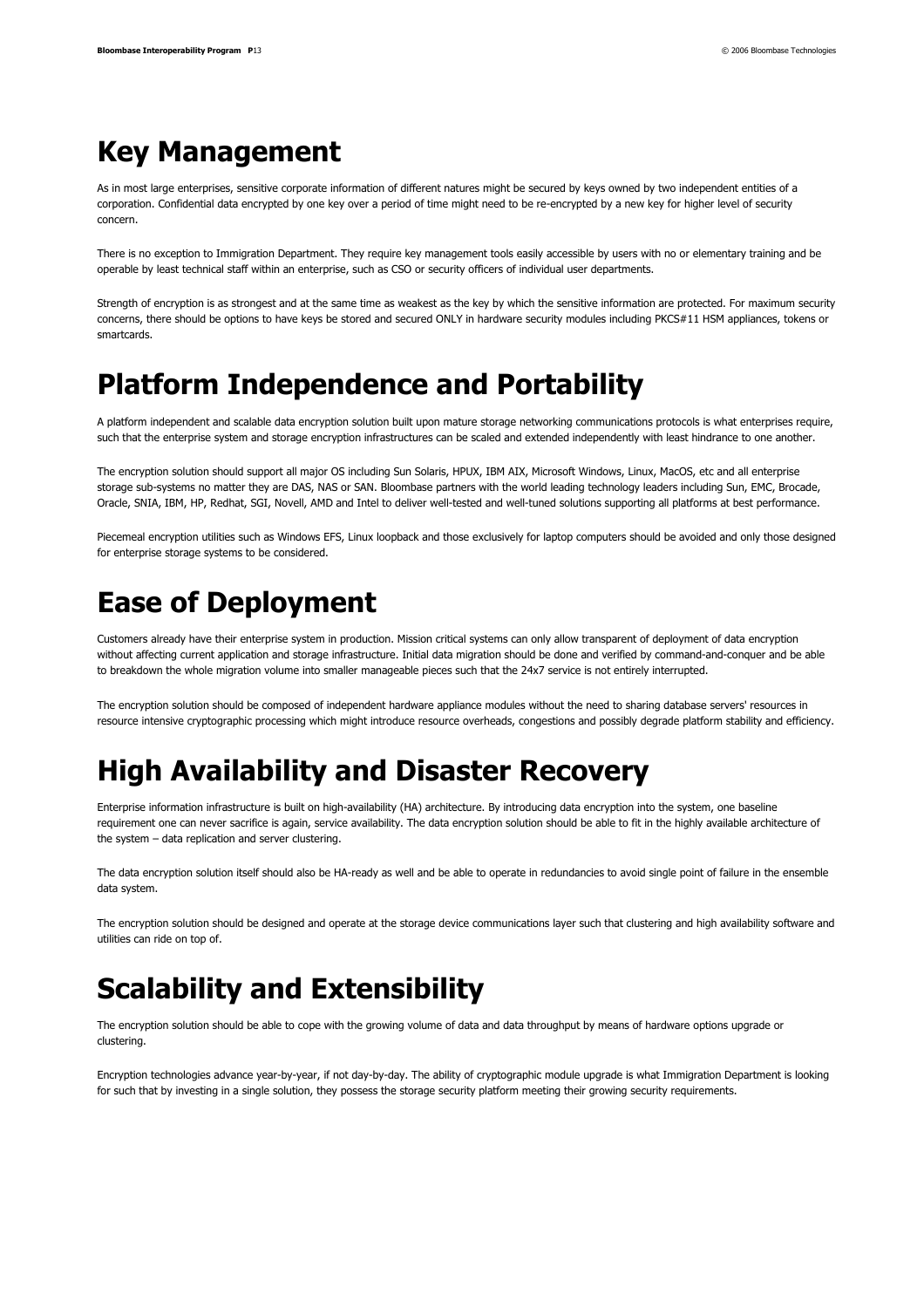## **Benefits**

#### **Least Invasive Security**

- Files containing sensitive contents are encrypted and secured by strong encryption as persisted in their natural form on the persistence storage sub-system
- Electronic backup archives and physical backup media made on the physical storage are secured by strong encryption
- Complete application transparency
- No application change
- Complete user transparency
- No application client needs to be installed on host thus no user training and least total cost of ownership (TCO)
- Storage contents get encrypted and decrypted by Spitfire StoreSafe under the covers
- Spitfire StoreSafe can integrate with FIPS-140-1 level 2 certified hardware security module for maximum cryptographic key protection
- Cryptographic ciphers include
	- FIPS-197 AES 256-bit, 192-bit, 128-bit
	- FIPS-46-3 3DES and DES
	- Camellia
- Hardware and non-hardware key up to 2048-bit long
- For details technical specifications, please visit: http://www.bloombase.com/products/spitfire/storesafe/specifications.html

#### **Key Management**

- Spitfire StoreSafe can work with
	- bundled Spitfire KeyCastle
	- standalone Spitfire KeyCastle appliance
	- hardware security module
- Spitfire StoreSafe key management has the following features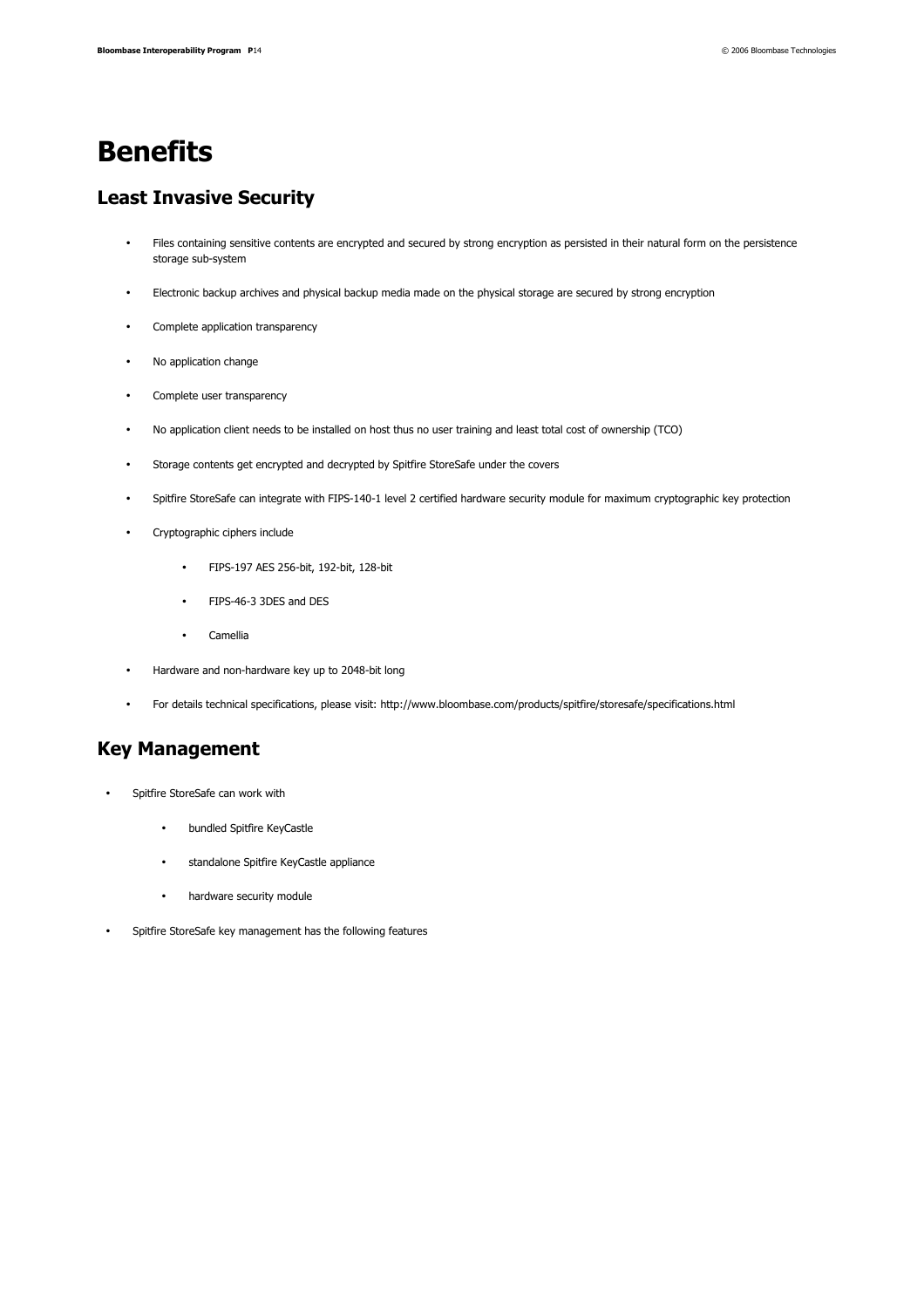#### • Centralized web-based key management

|                                             | m <sup>Main</sup> | $\leftarrow$ Logout                                       |                         | <b>●</b> Support            | <b>R</b> About             | ? Help                              |                                  |                                       |
|---------------------------------------------|-------------------|-----------------------------------------------------------|-------------------------|-----------------------------|----------------------------|-------------------------------------|----------------------------------|---------------------------------------|
| Greeting                                    | Find Key Wrapper  |                                                           |                         |                             |                            |                                     |                                  |                                       |
| Hser: root<br>Datetime: 2006-04-10<br>11:31 | Find Key Wrapper  |                                                           |                         |                             |                            |                                     |                                  |                                       |
| Menu Bar                                    | Name              | newkey                                                    |                         |                             | Active                     |                                     | $\overline{\phantom{0}}$         |                                       |
| v<br>System                                 | CA                |                                                           | $\overline{\mathbf{v}}$ |                             |                            |                                     |                                  |                                       |
| Administration<br>v                         |                   |                                                           |                         |                             | Issuer DN                  |                                     |                                  |                                       |
| Key Management<br>$\hat{}$                  | Subject DN        |                                                           |                         |                             |                            |                                     |                                  |                                       |
| Find Key Wrapper                            | Serial Number     | <b>Issuer Serial Number</b>                               |                         |                             |                            |                                     |                                  |                                       |
| Create Key Wrapper                          |                   | م<br>о<br><b>Effective Date From</b><br>Effective Date To |                         |                             |                            |                                     |                                  |                                       |
| Generate Key Wrapper                        | Expiry Date From  |                                                           |                         | Ω                           | Expiry Date To             |                                     |                                  |                                       |
| Language                                    |                   |                                                           |                         | Find                        | Reset                      | Add                                 |                                  |                                       |
| English v                                   |                   |                                                           |                         |                             |                            |                                     |                                  | 1-1 of 1 $\Box$                       |
| Copyright @ 2005                            | €<br>Name         | Active                                                    | CA                      | <b>Subject</b><br><b>DN</b> | <b>Issuer</b><br><b>DN</b> | <b>Effective</b><br><b>Datetime</b> | <b>Expiry</b><br><b>Datetime</b> | <b>Last Update</b><br><b>Datetime</b> |
| Bloombase Technologies                      | n.<br>newkey      | ☑                                                         | $\Box$                  | CN=newkey CN=newkey         |                            | 2006-04-10<br>11:29                 | 2016-04-07<br>11:29              | $2006 - 04 - 10$<br>11:29             |
|                                             |                   |                                                           |                         |                             |                            |                                     |                                  | 1-1 of 1 $\Box$                       |

- User friendly web-based management console
- X.509 v3 RSA key generation of lengths 512, 1024 and 2048 bits
- PKCS#12 DER and PEM key storage file import
- KeyCastle key storage protected by PKCS-5 Password-based encryption and NIST-197 AES-256-bit encryption
- PKCS#11 HSM accessibility and secure-socket layer (SSL) channel protection
- VISA Technology level 3 and NIST FIPS-140-2 tamper-proof HSM key storage
- 128, 192 and 256-bit NIST-197 AES key generation
- 56 and 112 bit NIST 46 3DES key generation
- Key activation, deletion and lookup

#### **Manageability**

• RS-232 Serial console management

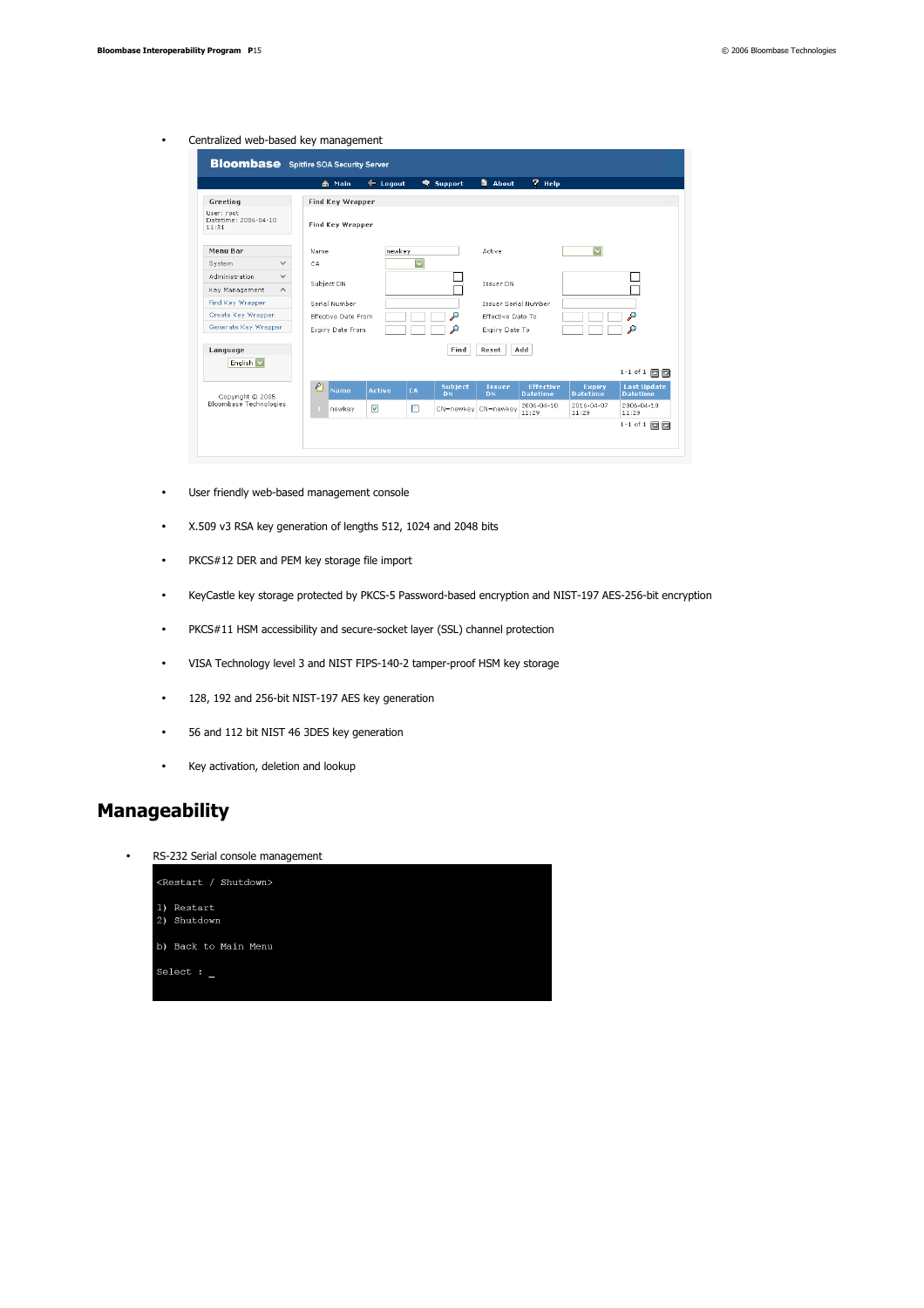

#### • Audit trail

|                                             | <b>Bloombase</b> Spitfire StoreSafe Security Server                                                                                                                                |
|---------------------------------------------|------------------------------------------------------------------------------------------------------------------------------------------------------------------------------------|
|                                             | $7$ Help<br><b>a</b> About<br>$\triangleleft$ Logout<br><b>●</b> Support<br>m Main                                                                                                 |
| Greeting                                    | <b>View Log</b>                                                                                                                                                                    |
| Hser: root<br>Datetime: 2006-04-10<br>13:14 | View Log                                                                                                                                                                           |
| Menu Bar                                    | audit V<br>Log                                                                                                                                                                     |
| System                                      | ㅅ                                                                                                                                                                                  |
| <b>Framework Components</b>                 | Cancel                                                                                                                                                                             |
| Registry                                    | 2006-03-17 15:16:35,702 DEBUG audit.storesafe - write                                                                                                                              |
| View Log                                    | file: /proiects/share/protected\test010.dat. from: /127.0.0.1. by:                                                                                                                 |
| View Scheduled Job                          | 2006-03-17 15:16:35,708 DEBUG audit.storesafe - write<br>file:/projects/share/protected\test010.dat, from:/127.0.0.1, by:                                                          |
| Administration                              | 2006-03-17 15:16:35.713 DEBUG audit.storesafe - write<br>$\checkmark$<br>file:/projects/share/protected\test010.dat, from:/127.0.0.1, by:                                          |
| Key Management                              | 2006-03-17 15:16:35.718 DEBUG audit.storesafe - write<br>$\checkmark$                                                                                                              |
| Storage                                     | file:/projects/share/protected\test010.dat, from:/127.0.0.1, by:<br>2006-03-17 15:16:35.724 DEBUG audit.storesafe - write<br>v                                                     |
|                                             | file: /projects/share/protected\test010.dat, from: /127.0.0.1, by:<br>2006-03-17 15:16:35.729 DEBUG audit.storesafe - write                                                        |
| Language                                    | file:/projects/share/protected\test010.dat, from:/127.0.0.1, by:<br>2006-03-17 15:16:35.758 DEBUG audit.storesafe - write                                                          |
| English <sup>V</sup>                        | file: /proiects/share/protected\test010.dat. from: /127.0.0.1. by:                                                                                                                 |
|                                             | 2006-03-17 15:16:35,763 DEBUG audit.storesafe - write<br>file:/projects/share/protected\test010.dat. from:/127.0.0.1. by:                                                          |
| Copyright @ 2005                            | 2006-03-17 15:16:35,769 DEBUG audit.storesafe - write<br>file:/proiects/share/protected\test010.dat. from:/127.0.0.1. by:<br>2006-03-17 15:16:35,764 DEBUG audit.storesafe - write |
| Bloombase Technologies                      | file:/projects/share/protected\test010.dat, from:/127.0.0.1, by:                                                                                                                   |
|                                             | 2006-03-17 15:16:35.778 DEBUG audit.storesafe - write<br>file:/projects/share/protected\test010.dat, from:/127.0.0.1, by:                                                          |
|                                             | 2006-03-18 01:44:52.424 DEBUG audit.storesafe - create symbolic<br>link: /projects/share/protected/z, from: /127.0.0.1, by:                                                        |
|                                             | 2006-03-18 01:45:45.839 DEBUG audit.storesafe - create symbolic                                                                                                                    |
|                                             | link: /projects/share/protected/v. from: /127.0.0.1. by:<br>2006-03-18 01:57:28,427 DEBUG audit.storesafe - create symbolic                                                        |

• SNMP and heartbeat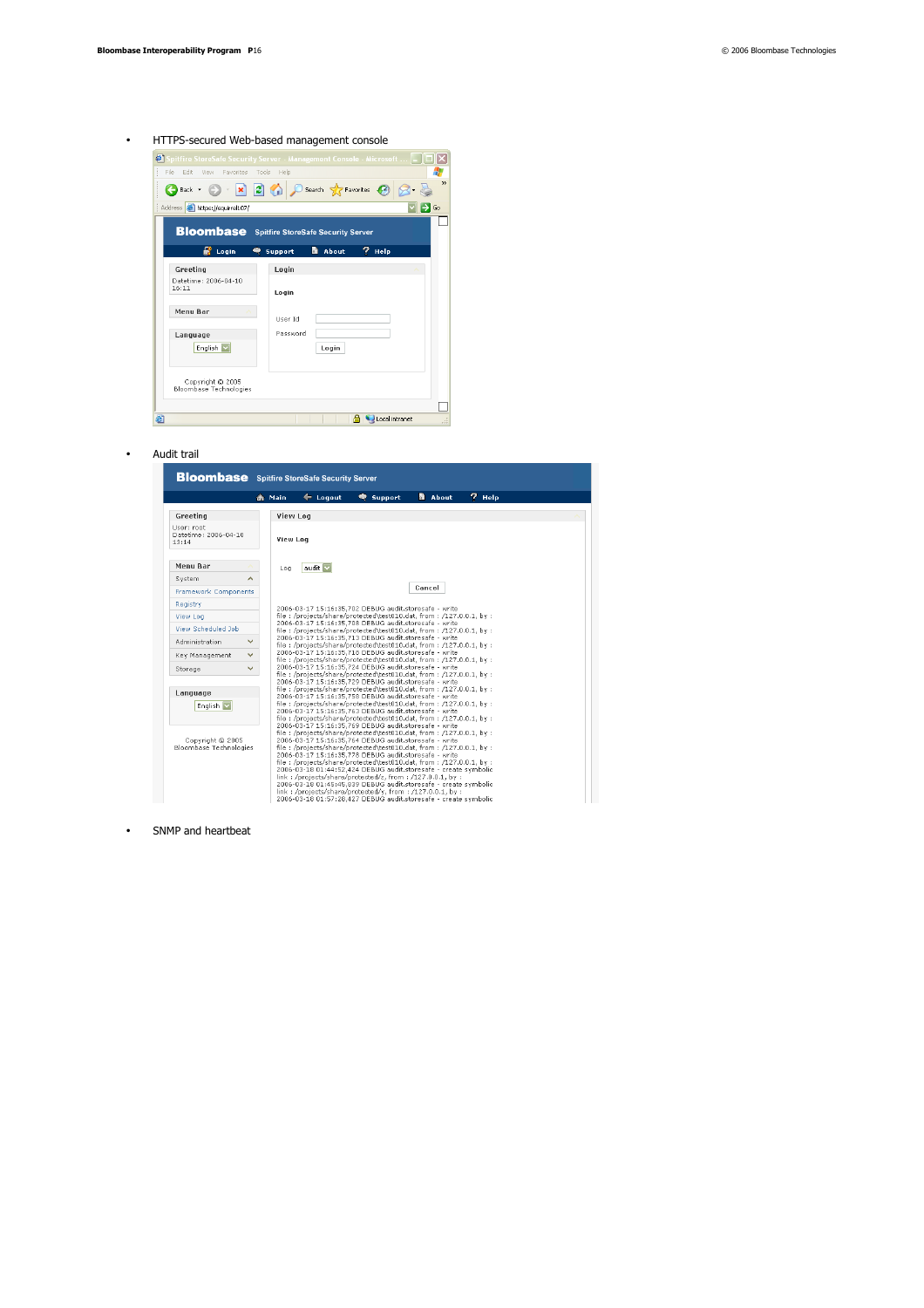# **Validation Tests**

## **Test Scenarios**

#### **Filesystem Tests**

The following tests are carried out at storage hosts to access encrypted SAN storage secured by Spitfire StoreSafe server

| <b>Test</b>                  | <b>Description</b>                         |
|------------------------------|--------------------------------------------|
| Directory creation           | Platform equivalence of UNIX's mkdir       |
| Directory rename             | Platform equivalence of UNIX's mv          |
| Directory removal            | Platform equivalence of UNIX's rm          |
| Directory move               | Platform equivalence of UNIX's mv          |
| File creation                | Platform equivalence of UNIX's echo XXX >  |
| File rename                  | Platform equivalence of UNIX's mv          |
| File removal                 | Platform equivalence of UNIX's rm          |
| File move                    | Platform equivalence of UNIX's mv          |
| File append $-$ by character | Platform equivalence of UNIX's echo XXX >> |
| File append $-$ by block     | Platform equivalence of UNIX's echo XXX >> |
| File parameters inquiry      | Platform equivalence of UNIX's Is *X       |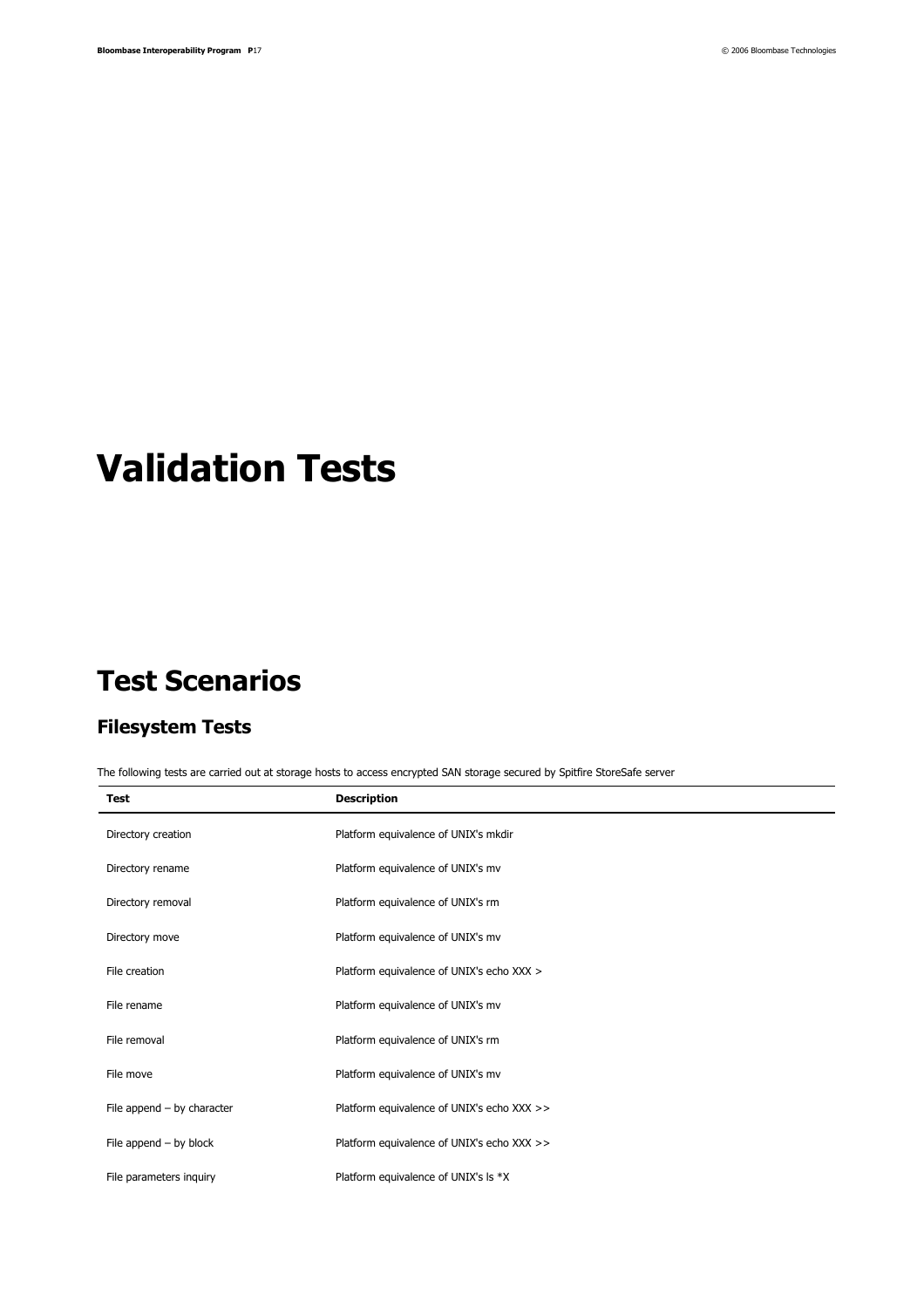| Softlink/Symbolic link removal | $\bullet$ | Platform equivalence of UNIX's rm                                          |
|--------------------------------|-----------|----------------------------------------------------------------------------|
|                                | $\bullet$ | Valid for UNIX-based storage host systems only (Linux, AIX, HPUX, Solaris) |
| Softlink/Symbolic link move    | $\bullet$ | Platform equivalence of UNIX's mv                                          |
|                                | ٠         | Valid for UNIX-based storage host systems only (Linux, AIX, HPUX, Solaris) |

### **Oracle Database Test**

| Test                   | <b>Remarks</b>                                                         |
|------------------------|------------------------------------------------------------------------|
| Database creation      | Version equivalence of CREATE DATABASE                                 |
| Schema creation        | Version equivalence of CREATE USER                                     |
| Table creation         | Version equivalence of CREATE TABLE                                    |
| Database record insert | Version equivalence of INSERT INTO                                     |
| Database record query  | Version equivalence of SELECT * FROM                                   |
| Database record update | Version equivalence of UPDATE                                          |
| Database record delete | Version equivalence of DELETE FROM                                     |
| Index creation         | Version equivalence of CREATE INDEX                                    |
| Tablespace alteration  | Version equivalence of ALTER TABLESPACE                                |
| Redo log creation      | Automated by Oracle data server, verify by examining Oracle system log |
| Redo log rotation      | Automated by Oracle data server, verify by examining Oracle system log |
| Archive log creation   | Automated by Oracle data server, verify by examining Oracle system log |

#### **Oracle Database Access Test**

| Test             | <b>Remarks</b> |
|------------------|----------------|
| TPCC query tests | queries        |

## **Oracle RAC Test**

| <b>Test</b>                                | <b>Remarks</b>                            |  |  |
|--------------------------------------------|-------------------------------------------|--|--|
| Database instance starts and joins cluster |                                           |  |  |
| Instance failover                          | Active node network interface inactivated |  |  |
| Database shutdown                          |                                           |  |  |
| Database creation                          |                                           |  |  |
| Table creation                             |                                           |  |  |
| Index creation                             |                                           |  |  |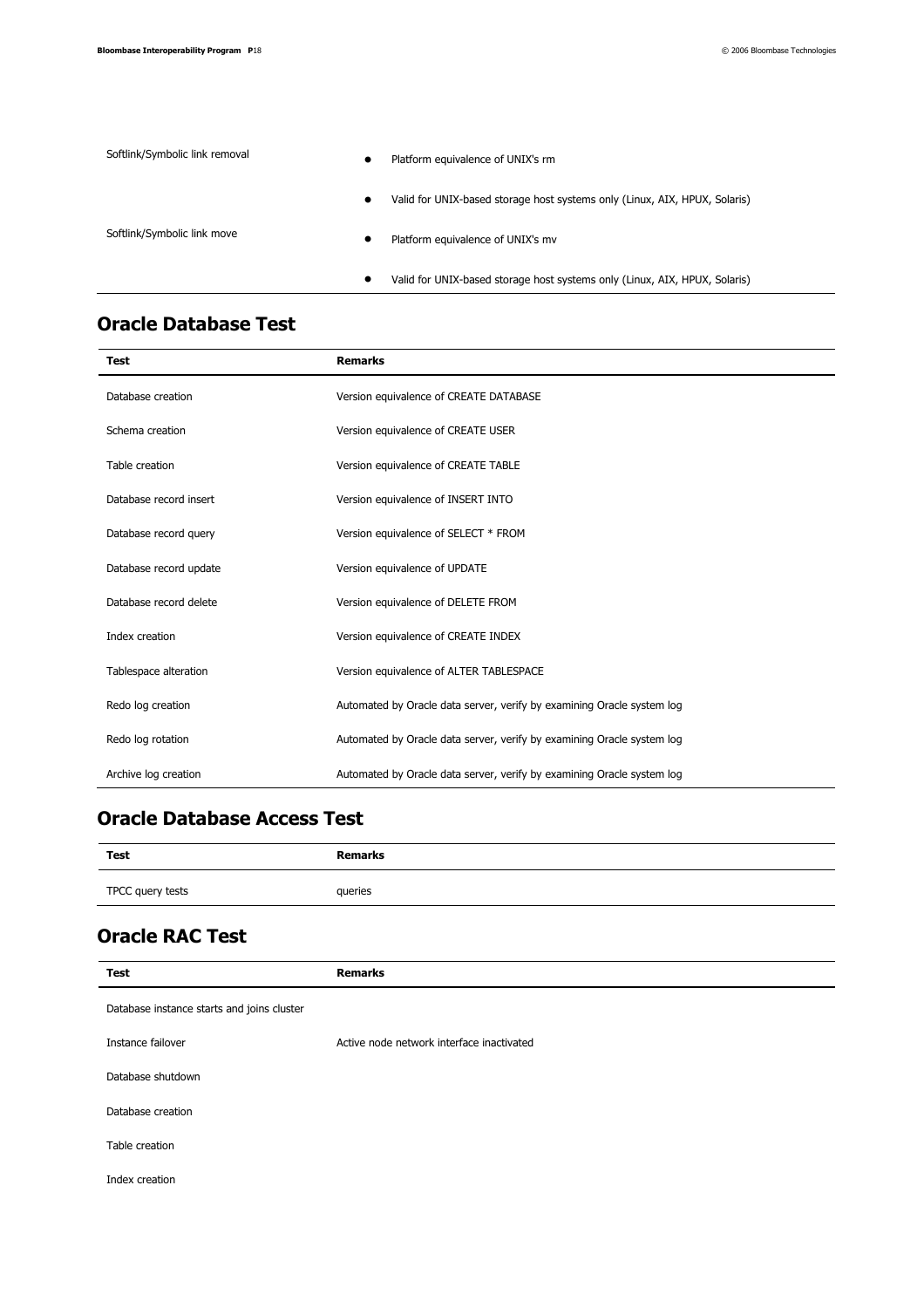Record insert

Record select

Record update

Record delete

## **Result**

## **Filesystem Tests**

| <b>Test</b>                                         | <b>Validation</b><br>Pass | <b>Remarks</b>                                  |
|-----------------------------------------------------|---------------------------|-------------------------------------------------|
| Directory creation (Under directory /ocfs2/storage) | $\checkmark$              | mkdir test                                      |
| Directory rename                                    | $\checkmark$              | mv test sstest                                  |
| Directory move                                      | $\checkmark$              | mv sstest/                                      |
| Directory removal                                   | $\checkmark$              | rm -r sstest                                    |
| File creation                                       | $\checkmark$              | vi abc.txt                                      |
| File rename                                         | ✓✓                        | mv abc.txt qwert.txt                            |
| File move                                           | $\checkmark$              | mv qwert.txt oradata/                           |
| File removal                                        | $\checkmark$              | rm oradata/qwert.txt                            |
| File append $-$ by character                        | $\checkmark$              | echo "good evening" >>abc.txt                   |
| File append $-$ by block                            | $\checkmark$              | $cat \gg abc.txt \ll eof$                       |
|                                                     |                           | good                                            |
|                                                     |                           | eof                                             |
| File parameters inquiry                             | $\checkmark$              | Is -al                                          |
| Softlink/Symbolic link removal                      | ✓                         | In -s /ocfs2/bloombase/ /ocfs2/virtual_storage/ |
| Softlink/Symbolic link move                         | $\checkmark$              | mv /ocfs2/bloombase flash_recovery_area/        |

#### **Oracle Database Test**

| <b>Test</b>       | <b>Validation</b><br>Pass | <b>Remarks</b>                                                  |
|-------------------|---------------------------|-----------------------------------------------------------------|
| Database creation | ✓                         | Setup new database instance through issue 'dbca'.               |
| Schema creation   | ✓                         | create user orabm identified by orabm tempoary tablespace temp; |
|                   |                           | alter user orabm default tablespace users;                      |
|                   |                           |                                                                 |

alter user orabm quota unlimited on users;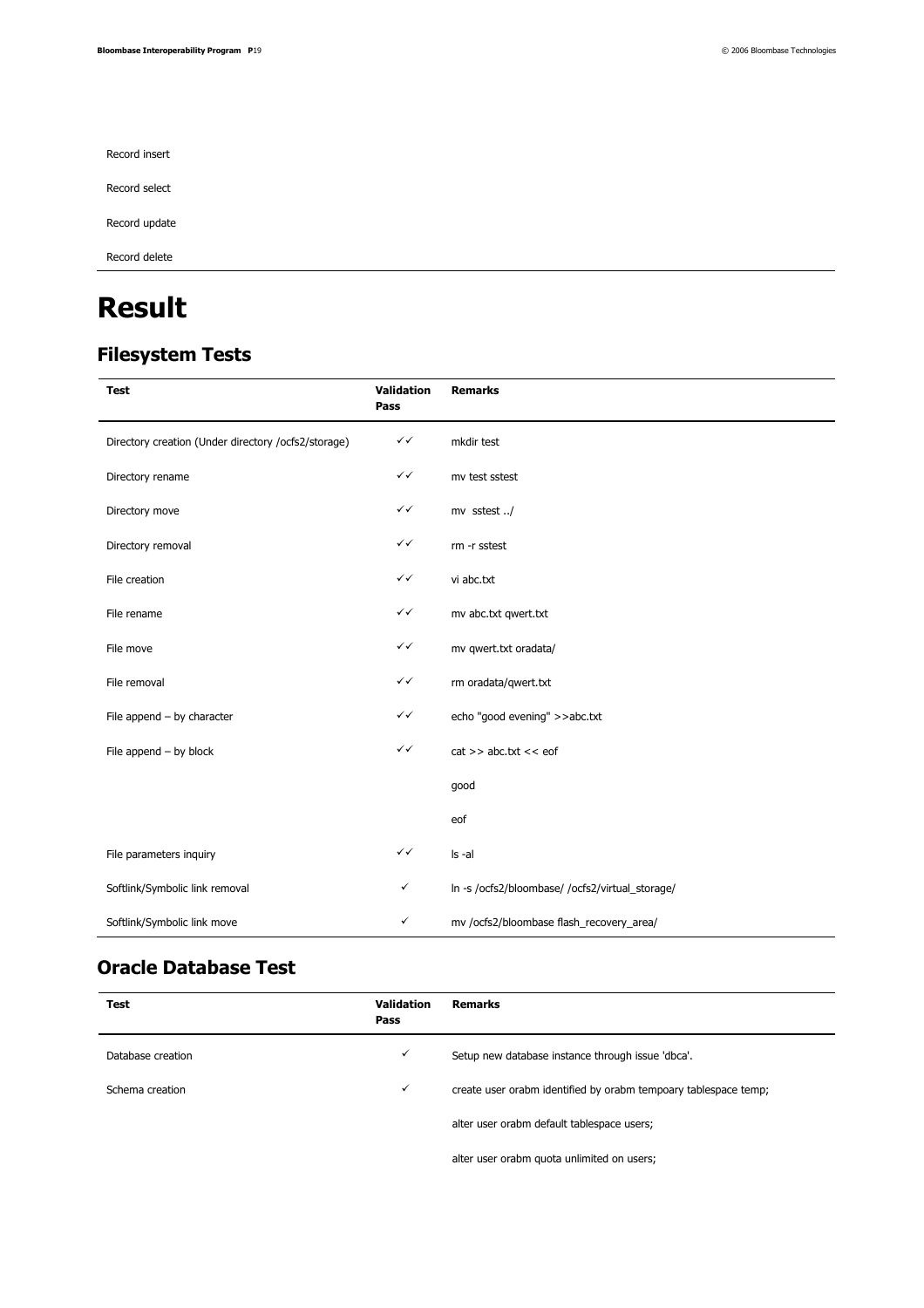| Table creation         | ✓ | create table orabm.contents ( title varchar2(1024) null, link varchar2(1024)<br>null, description clob null, last_upd_dt timestamp null); |
|------------------------|---|-------------------------------------------------------------------------------------------------------------------------------------------|
| Database record insert | ✓ | insert into orabm.contents values ("abc", "abc", "abc", 0);                                                                               |
| Database record query  | ✓ | select * from orabm.contents;                                                                                                             |
| Database record update | ✓ | update orabm.contents set title="efg" where title="abc";                                                                                  |
| Database record delete | ✓ | delete from orabm.contents where title="efg";                                                                                             |
| Index creation         | ✓ | create index contentsi2 on contents (last_upd_dt);                                                                                        |
| Tablespace alteration  | ✓ | alter tablespace temp add tempfile '/oradata/apple/temp01.dbf' size 36m;                                                                  |
| Redo log creation      | ✓ | alter database add logfile ('/ocfs2/oradata/sspocc/redo04.log') size 10m;                                                                 |
| Redo log rotation      | ✓ | alter system switch logfile;                                                                                                              |
| Archive log creation   | ✓ | alter database archivelog;                                                                                                                |

#### **Oracle Database Access Test**

| Test             | Validation<br>Pass     | <b>Remarks</b>      |
|------------------|------------------------|---------------------|
| TPCC query tests | $\checkmark\checkmark$ | Test through jmeter |

#### **Oracle RAC Test**

| <b>Test</b>                                | Validation<br>Pass | <b>Remarks</b>                                                                                                                                                                                    |
|--------------------------------------------|--------------------|---------------------------------------------------------------------------------------------------------------------------------------------------------------------------------------------------|
| Database instance starts and joins cluster | $\checkmark$       | Setup new database instance through issue 'dbca'.                                                                                                                                                 |
|                                            |                    | A warning shows "Directory /ocfs2/oradata/sspocc is not on the cluster<br>filesystem shared by rac1, rac2" before move to next step. It disappeared<br>after several trials when click on "next". |
| Instance failover                          | ✓                  | ifconfig eth0 down                                                                                                                                                                                |
|                                            |                    | can get correct results of query                                                                                                                                                                  |
| Database shutdown                          | $\checkmark$       | Sqlplus / as sysdba                                                                                                                                                                               |
|                                            |                    | SQL> shutdown                                                                                                                                                                                     |
| Database creation                          | $\checkmark$       | Setup new database instance through issue 'dbca'.                                                                                                                                                 |
| Table creation                             | ✓                  | create table orabm.contents (title varchar2(1024) null, link varchar2(1024)<br>null, description clob null, last_upd_dt timestamp null);                                                          |
| Index creation                             | ✓                  | insert into orabm.contents values ("abc", "abc", "abc", 0);                                                                                                                                       |
| Record insert                              | $\checkmark$       | insert into orabm.contents values ("abc", "abc", "abc", 0);                                                                                                                                       |
| Record select                              | ✓                  | select * from orabm.contents;                                                                                                                                                                     |
| Record update                              | ✓                  | update orabm.contents set title="efg" where title="abc";                                                                                                                                          |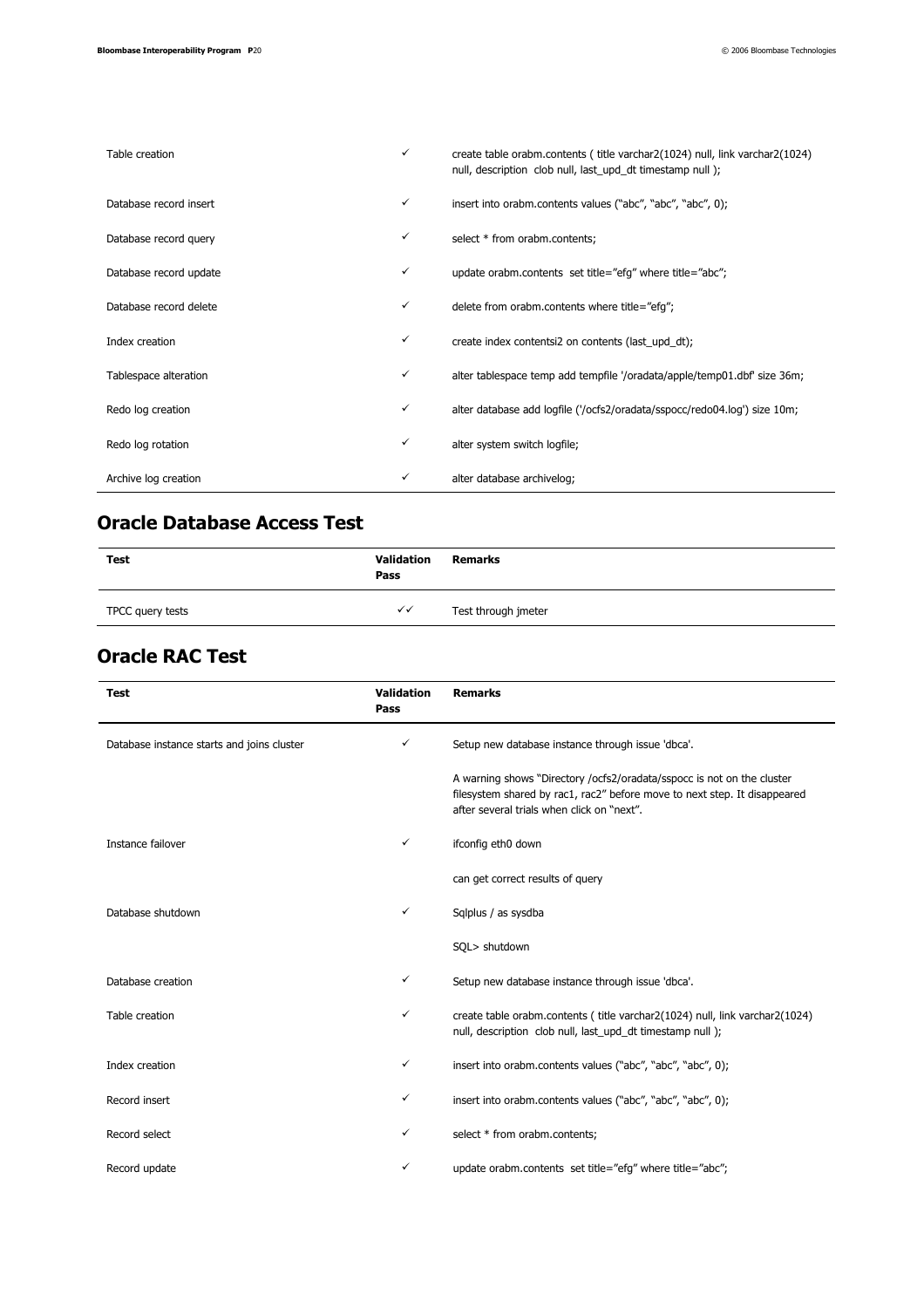Record delete  $\checkmark$ 

delete from orabm.contents where title="efg";